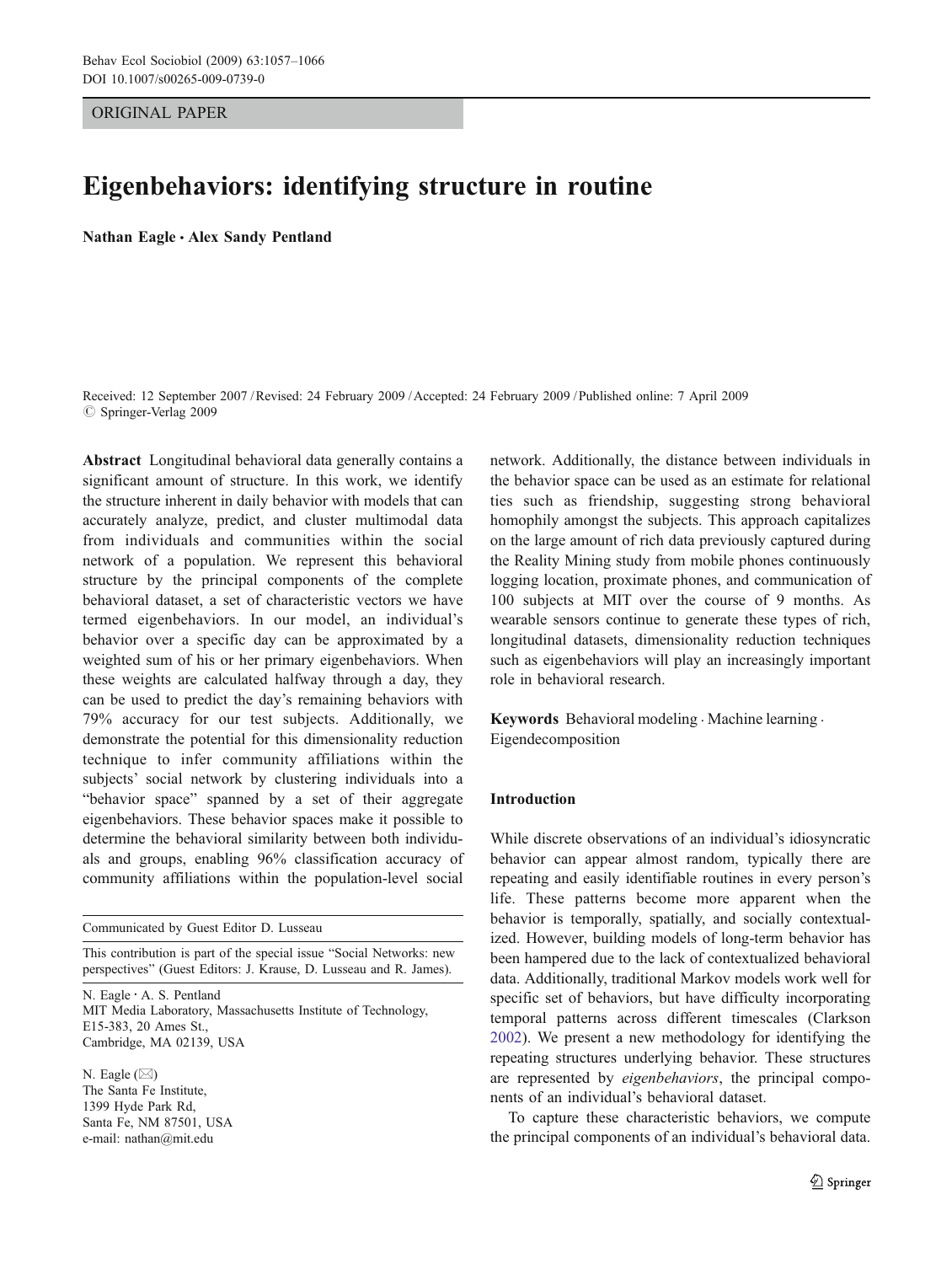<span id="page-1-0"></span>The principal components are a set of vectors that span a 'behavior space' and characterize the behavioral variation between each day. These eigenbehaviors are the eigenvectors of the covariance matrix of behavior data; the heavily weighted vectors generally represent a type of repeated behavior, such as sleeping in late and going out on the town. A linear combination of an individual's eigenbehaviors can accurately reconstruct the behavior from each day in the data. However, we show that our subjects' behavior can be approximated with 90% accuracy using only the six primary eigenbehaviors—the ones that have the largest eigenvalues and account for the most variance. By providing this type of behavioral caricature, it is possible for the primary eigenbehaviors to be used to accurately predict an individual's subsequent behavior. We subsequently show how eigenbehaviors can be applied not only to individual behavior, but also be used to characterize the behavior of communities within the population's social network. Particular groups of friends can have their own collective 'behavior space' which corresponds to the common behaviors of the community. How well these behavior spaces approximate an individual's behavior depends on how the individual is similar to others in her social network. Measuring the Euclidean distance between an individual's behavior and the behavior space of a specific community within the social network can be used to identify affiliations, relationships, and similarity between individuals.

There has been an extensive number of research efforts focused on modeling individual and group behaviors. Due to the breadth of these efforts, we will be limited here to providing only a sample of related research projects. Some closely related work in the Computer-Supported Collaborative Work (CSCW) community comes from techniques of Begole et al. for "rhythm modeling" within the workplace. Through analysis of the computer usage of workgroup members, Begole et al. demonstrated the potential to extract patterns in behavior of both individuals and teams (Begole et al. [2003](#page-9-0)). Although primarily used for location-based applications, electronic badges can also generate rich data on individual behavior within a workplace. The exposed manner in which they are worn allows line-of-sight sensors, such as infrared (IR), to detect face-to-face interactions. Some of the earlier badge work to sense human behavior was done in the 1980s and early 1990s at Olivetti Labs (Want et al. [1992](#page-9-0)). Developments in ultrasound tracking have greatly improved the ability to localize the badge, enabling a wide range of just-in-time information applications (Schilit et al. [1993;](#page-9-0) Addlesee et al. [2001](#page-9-0)). Fogarty et al. expands this work by using low level sensor data to establish extremely accurate estimates of human interruptibility (Fogarty et al. [2005\)](#page-9-0).

Outside the office, GPS has been used for location detection and classification (Ashbrook and Starner [2003](#page-9-0); Liao et al. [2004](#page-9-0); Wolf et al. [2001](#page-9-0)), but the line-of-sight requirements generally prohibit it from working indoors. As an alternate approach, there has been a significant amount of literature regarding correlating cell tower ID with a user's location (Bar-Noy and Kessler [1993;](#page-9-0) Bhattacharya and Das [1999;](#page-9-0) Kim and Lee [1996](#page-9-0)). Laasonen et al. describe a method of inferring the significant locations from the cell towers by calculating graph metrics from the adjacency matrix formed by proximate towers. They were able to show reasonable route recognition rates and most importantly, succeeded in running their algorithms directly on the mobile phone (Laasonen et al [2004\)](#page-9-0). In the activity and pattern recognition communities, there has been a variety of work using techniques to estimate an individual's location and projected trajectory given a variety of sensor data such as GPS, wifi base-station positioning, and accelerometer data. Hightower and Borriello along with Patterson et al., among others, have demonstrated the potential of particle filters for route recognition (Hightower and Borriello [2004](#page-9-0); Liao et al [2004;](#page-9-0) Patterson et al [2003](#page-9-0)).

In machine vision and computer graphics, eigenrepresentations have become one of the standard techniques for many tasks. While behavior is perhaps not as characteristic of an individual as a face, many analogies hold between the analysis of an individual's behavior and his facial features. Just as digital imaging created a wealth of data to train and test facial analysis tools, the explosive growth of mobile phones is beginning to enable much more comprehensive computational models of complex human behavior. Eigendecomposition is used in face and object recognition (Turk and Pentland [1991\)](#page-9-0), shape and motion description (Pentland and Sclaroff [1991](#page-9-0)), and data interpolation (Pentland [1992](#page-9-0)) and computer animation (Pentland and Williams [1989](#page-9-0)). More recently it has been used in a wide variety of robotic and control applications.

## Materials and methods

To apply eigendecomposition for behavior and social network analysis, a large repository of behavioral data is necessary. In this paper, we make use of the publically available Reality Mining dataset representing the behavior of 100 subjects at MIT during the 2004–2005 academic year (Eagle and Pentland [2006](#page-9-0)). Seventy-five of the subjects were either students or faculty in the same laboratory, while the remaining 25 were incoming students at the business school adjacent to the laboratory. Of the 75 students and staff at the lab, 20 were incoming masters students and five were incoming freshman. The data were collected using 100 Nokia 6600 smart phones pre-installed with a version of the Context application from the University of Helsinki (Raento et al. [2005\)](#page-9-0). The informa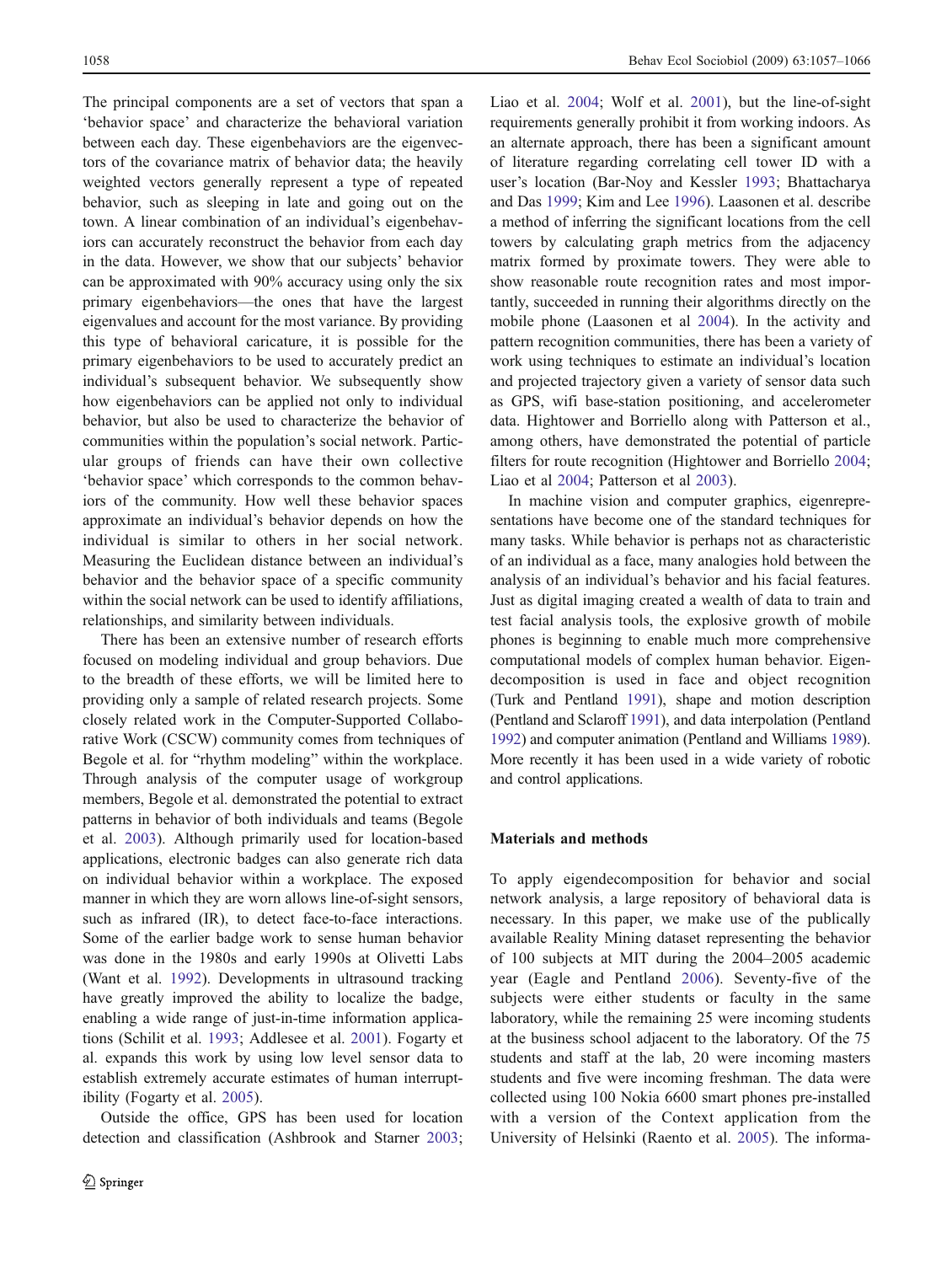tion collected included call logs, Bluetooth devices in proximity, cell tower IDs, application usage, and phone status (such as charging and idle). The study generated approximately 400,000 h of data on subjects' location, proximity, communication, and device usage behavior.

The collection of deeply personal human behavioral data raises justifiable concerns over privacy. While these concerns are legitimate and should be explored, the dataset we are using was collected during a social science experiment, conducted with human subject approval and consent of the subjects. Additionally, these techniques for extracting the underlying structure inherent within behavioral data are not only applicable to human populations. Eigenbehaviors are suitable for analysis of any regularly sampled behavioral data, making it also a potential analysis tool for longitudinal studies of animal behavior, where concerns about privacy are greatly reduced (Krause et al. [2009\)](#page-9-0).

Finally, this paper will not make the claim that the subjects in the Reality Mining study are a representative sample of society. However, regularity in behavior is not an exclusive trait of people at MIT. For many people, weekdays consist of leaving home in the morning, traveling to work, breaking for lunch, and returning home in the evening. People's daily routines are typically coupled with routines across other temporal scales, such as going out on the town with friends on Saturday nights, or spending time with family during the December holidays. Animals exhibit similar behavior patterns, both on a daily and seasonal cycle. The remainder of this paper will be focusing on a particular technique to quantify these universal patterns in the behavior of individuals and communities within a social network.

While we have successfully applied our eigenbehavior technique to a wide range of multimodal data, for purposes of clarity in this section we will only focus on temporal location data. For this example, we characterize person I by data shown in Fig. 1 as  $B(x, y)$ , a two-dimensional D by 24 array of location information, where  $D$  is the total number of days that person  $I$  has been in the study.  $B$  contains  $n$ 

labels corresponding to behavior, where in our case these labels are {Home, Elsewhere, Work, No Signal, Off}. It has been previously shown that these labels were generated with a conditioned Hidden Markov Model with over 95% accuracy (Eagle and Pentland [2006\)](#page-9-0), and while there still is noise in the signal, for our purposes we will take them as ground truth. To perform the analysis, we convert  $B$  into  $B'$ , a D by H (where H is  $24 \times n$ ) array of binary values, shown in Fig. 1.  $\Gamma_i$  is row i of B' and represents an individual's behavior over day *i*;  $\Gamma_i$  can be represented by a single point in an  $H$ -dimensional space. A set of  $D$  days can then be described as a collection of points in this large space.

Due to the significant amount of similar structure in most people's lives, days are not distributed randomly though this large space. Rather, they are clustered, allowing the individual to be described by a relatively low dimensional 'behavior space'. This space is defined by a subset of vectors of dimension  $H$  that can best characterize the distribution of behaviors and are referred to as the primary eigenbehaviors. The top three eigenbehaviors that characterize the individual shown in Fig. 1 are plotted in Fig. [2](#page-3-0). The first eigenbehavior corresponds to either a normal day or a day spent traveling (depending on whether the associated weight is positive or negative). The second eigenbehavior has a corresponding weight that is positive on weekends and negative on weekdays, analogous to the characteristic behavior of sleeping in and spending that night out in a location besides home or work. The third eigenbehavior is emphasized when the subject is in locations with poor phone reception.

# Results

#### Eigenbehaviors for individuals

Fig. 1 Transformation from B to  $B'$ . The plot on the left corresponds to the subject's behavior over the course of 113 days for five situations. The same data can be represented as a binary matrix of 113 days (D) by 120  $(H,$  which is 24 multiplied by the five possible situations)

For each subject, the Reality Mining data set provides us with a set of days' behaviors,  $\Gamma_1, \Gamma_2, \Gamma_3, \dots, \Gamma_D$ , for a total of D days, where an individual day's behavior vector,  $\Gamma_1$ , has

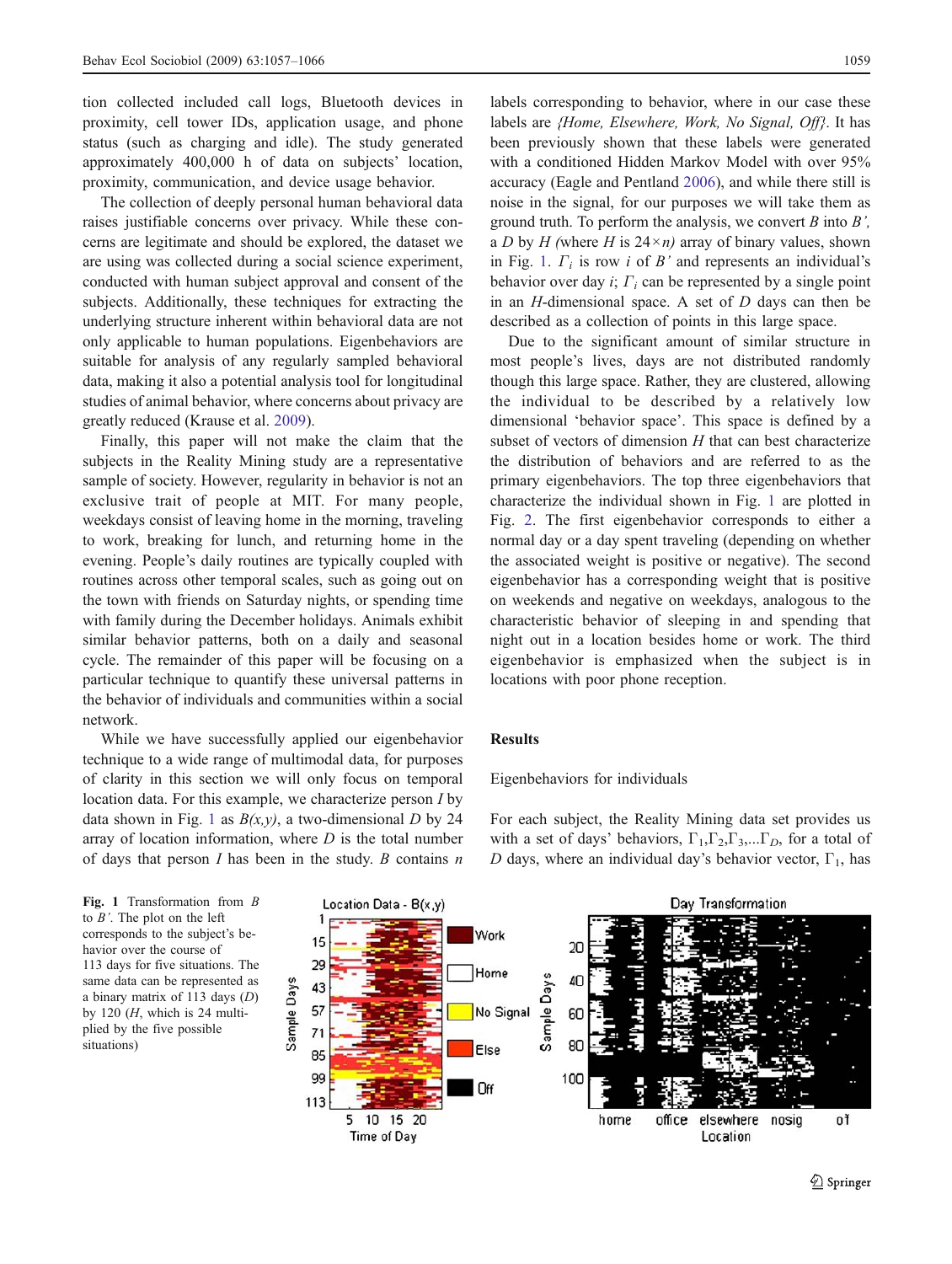<span id="page-3-0"></span>Fig. 2 The top three eigenbehaviors,  $[u_1, u_2, u_3]$ , for Subject 4. The first eigenbehavior (represented with the first column of three figures) corresponds to whether it is a normal day or whether the individual is traveling. If the first weight is positive, then this eigenbehavior shows that the subject's typical pattern of behavior consists of midnight to 9:00 at home, 10:00 to 20:00 at work, and then the subject returns home at approximately 21:00. The second eigenbehavior (and similarly the middle column of three figures) corresponds to typical weekend behavior. It is highly likely the subject will remain at home past 10:00 in the morning and will be out on the town ('elsewhere') later that evening. The third eigenbehavior is most active when the individual is in locations where the phone has no signal



 $H$  dimensions. Following the same notation as Turk and Pentland, the average behavior of the individual is  $\Psi = \frac{1}{D} \sum_{n=1}^{D} \Gamma_n$ . And  $\Phi_i = \Gamma_i - \Psi$  is the deviation of an individual day from the mean. Principal components analysis is subsequently performed on these vectors generating a set of  $H$  orthonormal vectors,  $u$ , which best describes the distribution of the set of behavior data when linearly combined with their respective scalar values,  $\lambda$ . These vectors and their corresponding scalars are the eigenvectors and eigenvalues of the covariance matrix of  $\varphi$ , the set's deviation from the mean.

$$
C = \frac{1}{H} \sum_{n=1}^{H} \Phi_n \Phi_n^T = AA^T
$$

where the matrix  $A = [\Phi_1, \Phi_2, \Phi_3, ... \Phi_M]$ . Each eigenbehavior can be ranked by the total amount of variance it accounts for in the data, which is essentially the associated eigenvalue. The vectors with the highest eigenvalues are considered an individual's primary eigenbehaviors. The next section will discuss how these primary eigenbehaviors can be used for behavioral data reconstruction and prediction.

An individual's primary eigenbehaviors represent a space upon which all of his days can be projected with differing levels of accuracy. Figure [3](#page-4-0) shows the projection of each day onto spaces created using an increasing number of these primary eigenbehaviors. It can be seen that while the reconstruction of each day using 40 eigenbehaviors for this particular subject nearly perfectly matches the original

data, six eigenbehaviors captures a significant portion of the variance in the individual's behavior. Figure [4](#page-4-0) shows the accuracy of representing behavior using a varying number of eigenbehaviors for the three different groups of subjects in the Reality Mining study. It is interesting to note that the space formed by the six primary eigenbehaviors describes individuals within the business school community of the social network with 90% reconstruction accuracy, but the senior lab students with 96% accuracy. This leads us to the conclusion that senior lab students exhibit more behavioral regularity than their business school counterparts.

While there are many techniques for creating predictive models that can generate a sequence of future data given training, eigendecomposition differentiates itself in an important way. Although many of life's patterns can be modeled as a Markov process, whereby the future state depends on the current state and observational data, these types of models have difficulty capturing correlations that span beyond several time slices. For many subjects, sleeping late in the morning is coupled in the same eigenbehavior with going out that evening—a hard pattern to recognize when using traditional models, but one that is highlighted when generating an individual's characteristic behavior spaces.

Figure [4](#page-4-0) shows that the top six primary eigenbehaviors provide a characteristic behavior space from which an individual deviates less than 10% of the time. When these six eigenbehaviors are calculated for an individual, it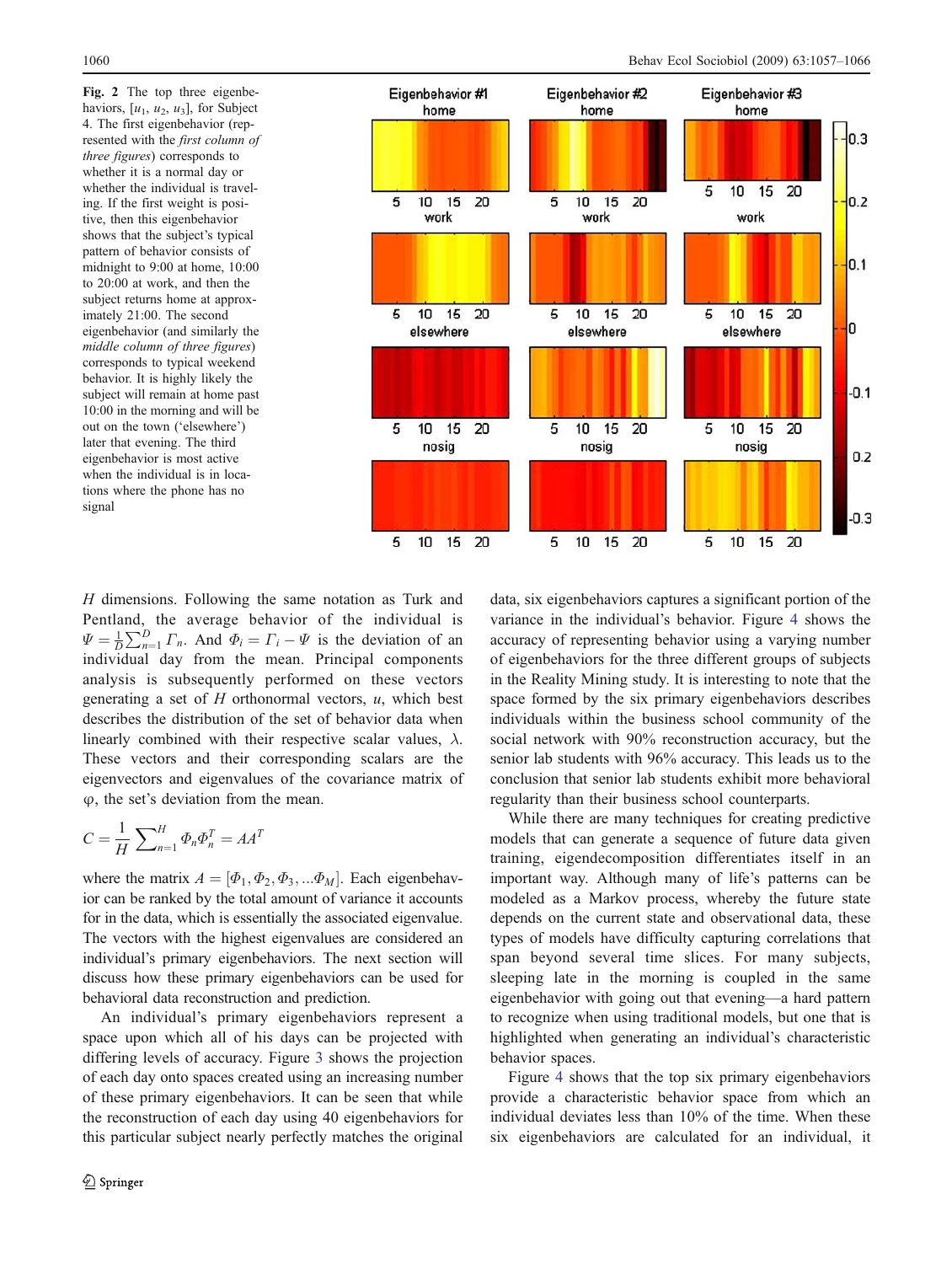<span id="page-4-0"></span>

Fig. 3 Behavior approximation of 115 days using a varying number of eigenbehaviors. The left-most figure corresponds to behavioral approximation using only one eigenbehavior. The approximation accuracy increases with the number of eigenbehaviors

becomes possible to infer the projection of an entire day using only information from a portion of that day. We use these approximations to develop predictions of an individual's subsequent behavior. To test this concept, for each subject we calculated a behavior space using the individual's six primary eigenbehaviors and weights generated from the first 12 h of a subject's day. Through the linear combination of these weights and the subject's primary eigenbehaviors, a 12-element vector is created containing one of three location states (home, work, elsewhere). Each



Fig. 4 Approximation error ( $y$ -axis) for the different subject groups as a function of the number of eigenbehaviors used  $(x-axis)$  with the states off and no signal removed

element in the vector corresponds to the predicted location of the subject for the subsequent hours from noon to midnight. Figure 5 shows the distribution of accuracy scores for the subjects when the sequence of 12 h is compared with the subject's actual location over the same 12 h.

Eigenbehaviors for social networks

In the previous section we have demonstrated that we can use data from Bluetooth-enabled mobile phones to discover



Fig. 5 Behavior prediction accuracy for behaviors from noon to midnight given the previous 12 h of behavioral data and the six primary eigenbehaviors for each subject, an average of 79% accuracy is obtained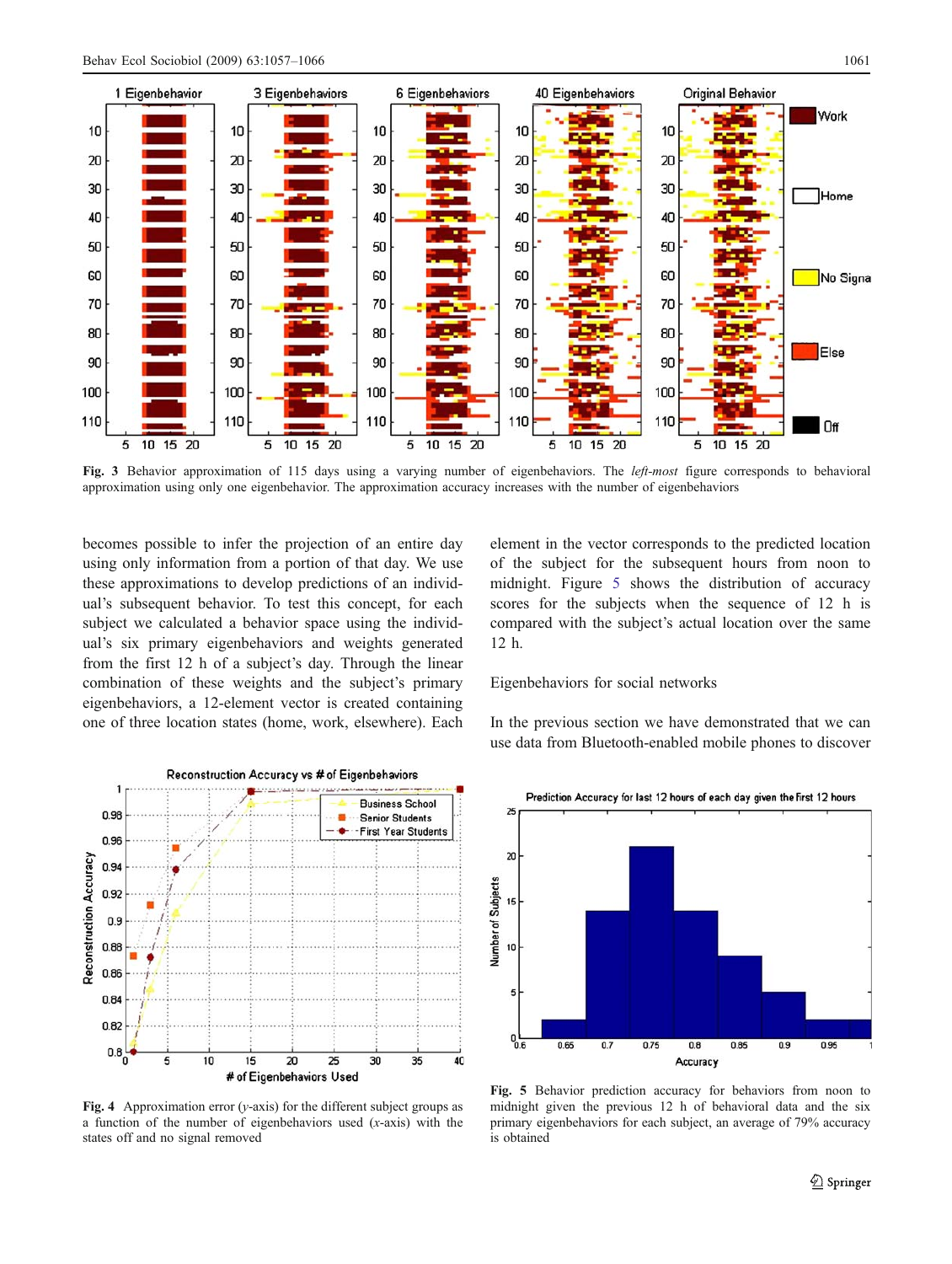a great deal about an individual's patterns of activities by reducing these complex behaviors to a set of principal components, or eigenbehaviors, characteristic of the individual. In this section, we will demonstrate the possibility of inferring the relationships and community affiliations within the social network of the population based on a comparison of these eigenbehaviors.

The social network of the subjects in the Reality Mining study has a high amount of clustering based on affiliation, as shown in Fig. 6. It is reasonable to assume that each of these different groups of subjects (Sloan business school students, Media Lab incoming students, Media Lab senior students, and MIT staff) have characteristic behaviors associated with the community affiliation. It is possible now to identify the eigenbehaviors of these particular communities within the social network and project individuals onto this behavior space. How well the community's behavior space explains an individual's behavior, as measured by the Euclidean distance between the individual and the principal components of the community's behavior space can then be used to infer the individual's affiliation. Additionally, we demonstrate that the distance between a pair of subjects within the community is proportional to the probability the two individuals are connected within the friendship network.

The mathematics behind applying the eigenbehavior technique to a community of  $M$  actors is identical to that described in Section "[Materials and methods](#page-1-0)", with the exception that several of the variables have different interpretations. We now use a matrix  $B$  with each row corresponding to the average behavior of a particular individual in the community. After a similar transformation to  $B'$ , a matrix of  $M$  by  $H$ , it becomes possible to generate



Fig. 6 The social network of the population. The blue circles represent the community of business school students. The red triangles are senior lab students, the orange diamonds represent the incoming students, and the white squares represent the laboratory staff and faculty

eigenbehaviors of the community as a whole. The primary eigenbehaviors correspond to the community's characteristic behaviors.

While we later will show results that incorporate a variety of data including location, phone usage, and people in proximity into the community behavior space, for explanative purposes, we will show data related to solely Bluetooth proximity events for the three main groups of subjects: incoming business school students, incoming lab students, and senior lab students. Figure [7](#page-6-0) shows the mean behaviors for each group,  $\Psi_i$ , while Fig. [8](#page-6-0) depicts the top three eigenbehaviors  $[u_1^j, u_2^j, u_3^j]$  of each group.

As expected, the top eigenvector in each of the groups closely corresponds to the mean. For individuals within the business school community, there is particular emphasis during the school's coffee breaks at 10:30. Besides this emphasis, the other pattern is simply reflective of the standard course times (nine until noon, a lunch break, and the subsequently afternoon courses). The lab students have less of an enforced structure on their day. While the entire group of incoming lab students is taking courses, along with approximately half of the senior students, these courses can be selected by the students from anywhere in the institution and typically are not attended by many other subjects. However, each of the lab students has an office within the lab and typically works from there when not in class. While the two groups of lab students share virtually identical principal eigenbehavior, the secondary eigenbehaviors are more telling about the differences. It is common knowledge around the lab that incoming students tend to get overwhelmed by over-commitments to coursework and research leading to late nights at the workplace. This characteristic is emphasized from the group's second and third eigenbehaviors with an emphasis from 20:00 to 2:00.

When a community's behavior space is created from the aggregate behavior of its individual members, it becomes possible to determine the similarity of the members by identifying how accurately their behavior can be approximated by the community's primary eigenbehaviors. Because the Reality Mining dataset contains data for both incoming and senior students, it is possible to verify the onset of concordance between the incoming lab students and the rest of the laboratory. Likewise, it is possible to distinguish communities by their aggregate behavior, such as business school students and engineering students. An individual's behavior (Γ) can be projected onto the  $j$  community's behavior space through the following transformation.

$$
\omega_k^j = u_k^j(\Gamma - \Psi_j)
$$

for  $k=1,..., H$  and  $\Psi_j$  is the mean behavior of the community.  $\Psi_i$  for Bluetooth encounters of senior lab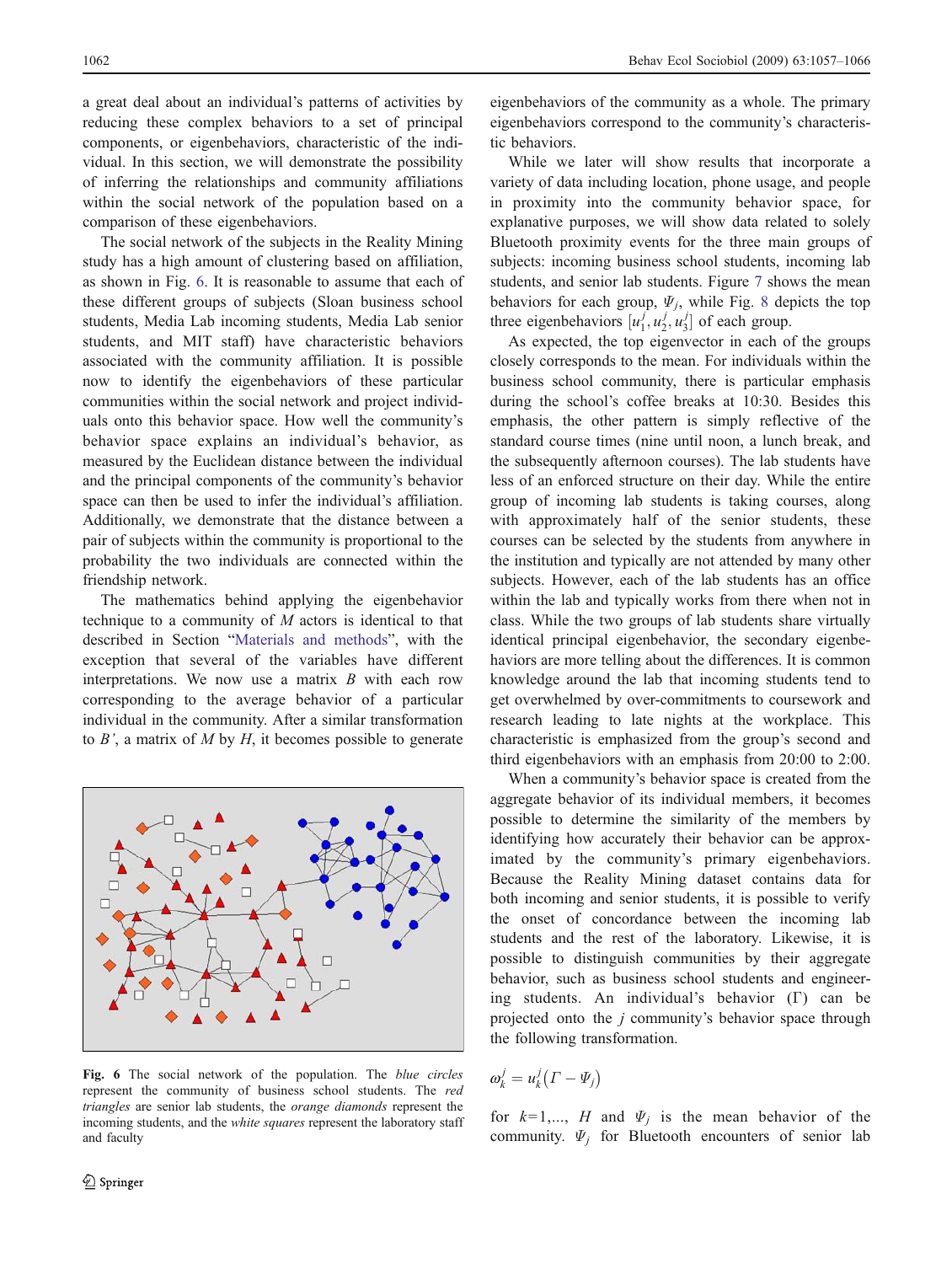<span id="page-6-0"></span>Fig. 7 The average number of Bluetooth devices seen,  $\Psi_i$ , for the senior lab students, incoming lab students, and incoming business school students. The values in these plots correspond to the total number of devices discovered in each hour of scanning over the course of a day (with time of day on the  $x$ -axis)



students, incoming lab students, and business school students is shown in Fig. 7.

These weights form a vector  $\Omega_j^T = [\omega_1^j, \omega_2^j, \omega_3^j, \dots, \omega_{m'}^j]$ which is the optimal weighting scheme to get the new behavior as close as possible to the behavior space. Each element in the vector gives a scalar value corresponding to the amount of emphasis to place on its respective eigenbehavior when reconstructing the original behavior Γ. By treating the eigenbehaviors as a set of basis behaviors, the vector  $\Omega^T$ , can be used to determine which person  $k$  the individual is most similar to in a particular community, j. We follow the method of Turk and Pentland by using Euclidean distance as our metric for describing similarity.

$$
\boldsymbol{\varepsilon}_{j_k}^2 = \left\| \boldsymbol{\varOmega}^j \!-\! \boldsymbol{\varOmega}_k^j \right\|^2
$$

where  $\Omega_k^j$  are the reconstruction weights for the *k*th person in community *j*. Figure [9](#page-7-0) shows values for  $\varepsilon_j$ , the distance between one business school student and other subjects. This method can also be applied to data from a single individual to determine which days are most like the ongoing one.

Instead of comparing one individual to another, it is also possible to determine how much an individual 'fits in' with

Fig. 8 The top three eigenbehaviors  $[u_1^j, u_2^j, u_3^j]$  for each group, j, comprised of the incoming business school students, incoming lab students, and senior lab students. The business school coffee break at 10:30 is highlighted in their first eigenbehavior. Comparing the second eigenbehaviors for the Media Lab students, it can be seen that the incoming students have developed a routine of staying later in lab than the more senior students

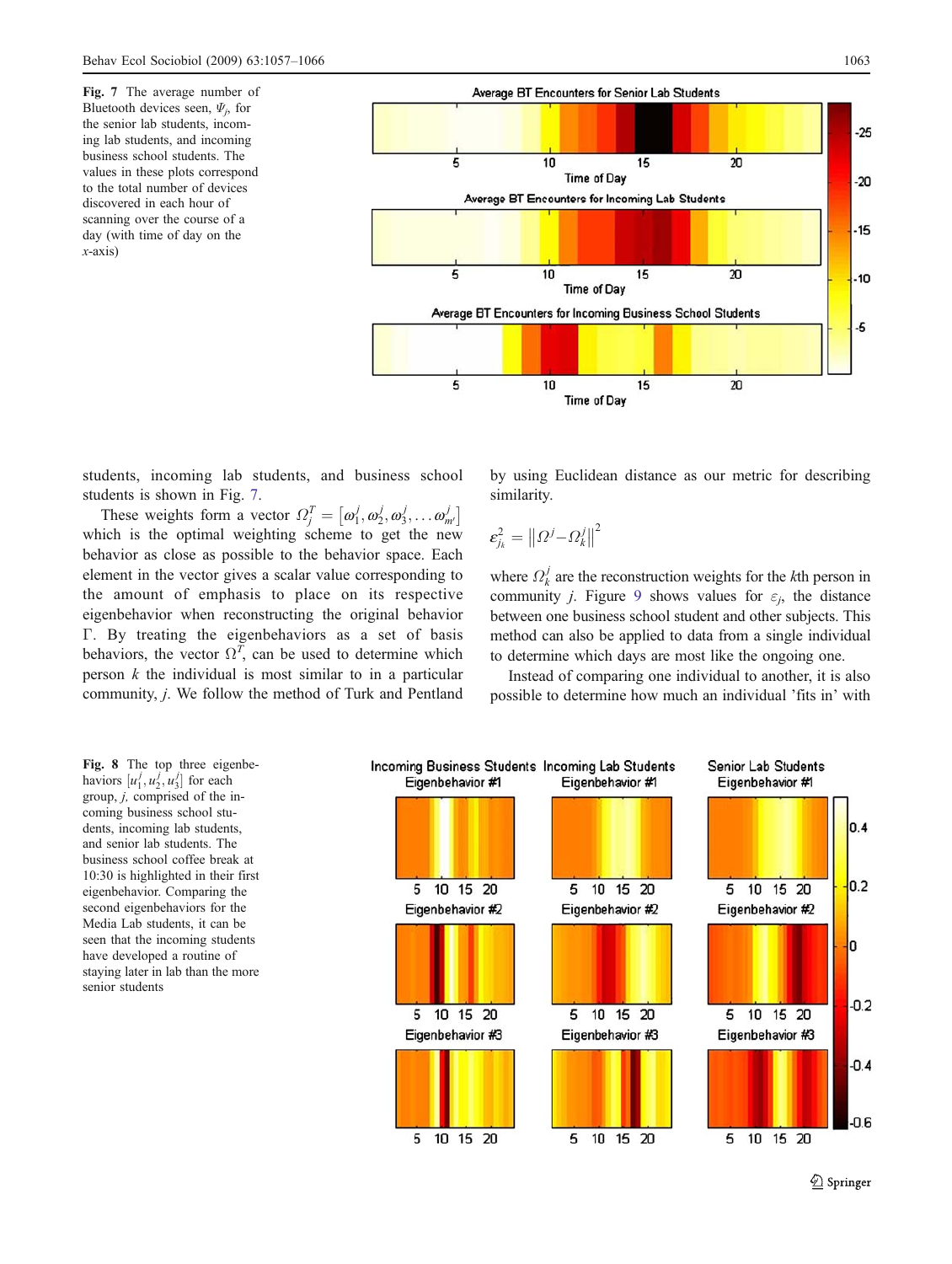<span id="page-7-0"></span>Fig. 9 Values corresponding to  $\varepsilon_i$ , the Euclidian distance between each subject and a single business school student. The distance between two individuals reflects the similarity of their behavior



the community as a whole by determining the distance  $\varepsilon$  as the difference between the individual's projection onto the behavior space of a community and the individual's original behavior. We again use Euclidian distance to calculate the difference between the mean-adjusted behavior,  $\Phi^{j} =$  $\Gamma - \Psi^j$ , and its projection onto the community's behavior space  $\Phi_b^j = \sum_{i=1}^{M'_j} \omega_i^j u_i^j$ .

$$
\varepsilon_j^2 = \left\| \varPhi^j {-} \varPhi_b^j \right\|^2
$$

When determining the affiliation of an individual, there can be four possible outcomes, as shown on Fig. 10. The dark gray plane represents the community behavior space, containing any set of behaviors that would constitute being part of the community. The first option has the input behavior on the behavior space as well as proximate to other individuals,  $\Omega_{i3}$ , within the behavior space. The behavior space, but there are no other individuals in the same area of the space. Input three appears to have something in common with some members in the community's behavior space; however, it contains behavioral elements that cannot be reconciled within the behavior space. Lastly, four is a disparate input neither near the behavior space nor any individual in the space.

second example can be approximated accurately by the

Until now, we have been focusing on analysis of Bluetooth or location data independently, but this technique enables us to aggregate multimodal datasets. Instead of limiting a community to only one behavior space, for our affiliation classification we generate a set of primary eigenbehaviors for each type of data captured. This enables us to determine every group's Bluetooth, location, and phone usage behavior space. When these spaces are computed, it is subsequently possible to calculate each

Fig. 10 A toy example of community behavior space. Individuals 1 and 2 are on the behavior space and can be affiliated with the community. Individual 1 can also be affiliated with the particular clique,  $\Omega_3^j$ . There is much more distance between 3 and 4 and the behavior space, and therefore their projections onto the behavior space do not yield an accurate representation of the two people

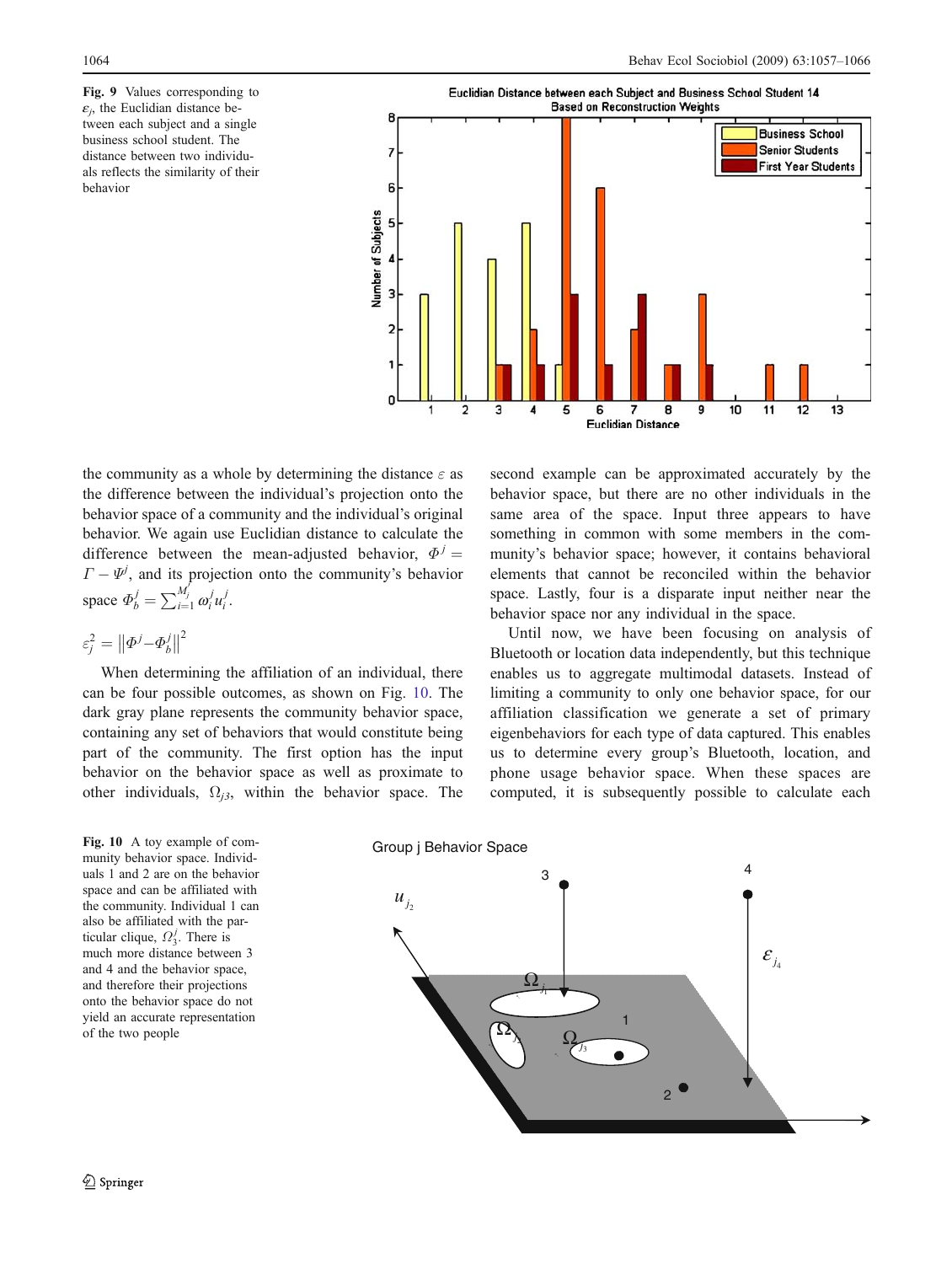

Fig. 11 The cross-validated distance  $\varepsilon_i$  between the three groups of students and the Bluetooth, location, and phone usage business school behavior spaces

individual's Euclidian distance from each space. Figure 11 shows the distances for each subject from the three business school behavior spaces. We used cross-validation to prevent the test subject's data from contributing to the generated behavior space, and were able to classify whether each subject was a member of the business school community with 96% accuracy.

Lastly, the projected clustering of individual subjects onto the behavior space shown in Fig. 11 has an additional interesting characteristic beyond affiliation inference. By simply measuring the distance between two individuals within this behavior space, it becomes possible to estimate the probability the pair is connected within the social network of the population. Figure 12 shows that the probability of friendship tails off dramatically as distance increases, until it converges on a steady-state probability of friendship that appears to be irrespective of the behavioral differences between the pair. This relationship follows a distribution qualitatively similar to that discovered within an online friendship network and the physical, geographic distance between each pair of users (Liben-Nowell et al. [2005\)](#page-9-0).

## **Discussion**

We have shown that eigenbehaviors can be used effectively to extract the underlying structure in the daily patterns of human behavior, predict subsequent behavior, infer community affiliations, and estimate the probability of a tie within the friendship network of the population. We are currently building applications that leverage this new technique in two main realms, behavior-based segmentation and data interpolation.

We have found that communities within a population's social network tend to be clustered within the same behavior space. It seems reasonable that this type of behavioral homophily is present in a variety of social networks. It should be possible for practitioners, using virtually any type of longitudinal behavior data, to similarly quantify the behavior space of a particular group or individual of interest using the eigenbehaviors technique described above. If strong behavioral homophily is present in the data, it should equally be possible to infer an individual's affiliations by quantifying the individual's distance from a community's behavior space.

When collecting large amounts of data from many subjects of an extended period of time, data loss is unavoidable. The Reality Mining logs account for approximately 85.3% of the time since the phones have been deployed. Approximately 5% of this is due to data corruption, while the majority of the missing 14.7% is due to the phones being turned off. However, with a set of these characteristic eigenbehaviors defined for each individual, it becomes possible to generate a rich synthetic dataset from the approximations of the individual's eigenvalues over a particular time window of interest. Using the behavior space generated from an individual's six primary eigenbehaviors, we have shown we can generate a 12-h chunk of data with 79% accuracy. If we incorporated the individual's future behavioral data as well as the past, this accuracy should continue to increase.

It is inevitable that the next generation of wearable sensors will be appropriate for the long-term passive monitoring of an increasing set of living creatures. The



Fig. 12 Behavioral distance vs. probability of friendship. The Euclidean distance between every subject's projection onto the behavior space is calculated and compared with whether a friendship was reported between the two individuals. The figure suggests strong behavioral homophily, that is, subjects with similar behavior are more likely to be friends